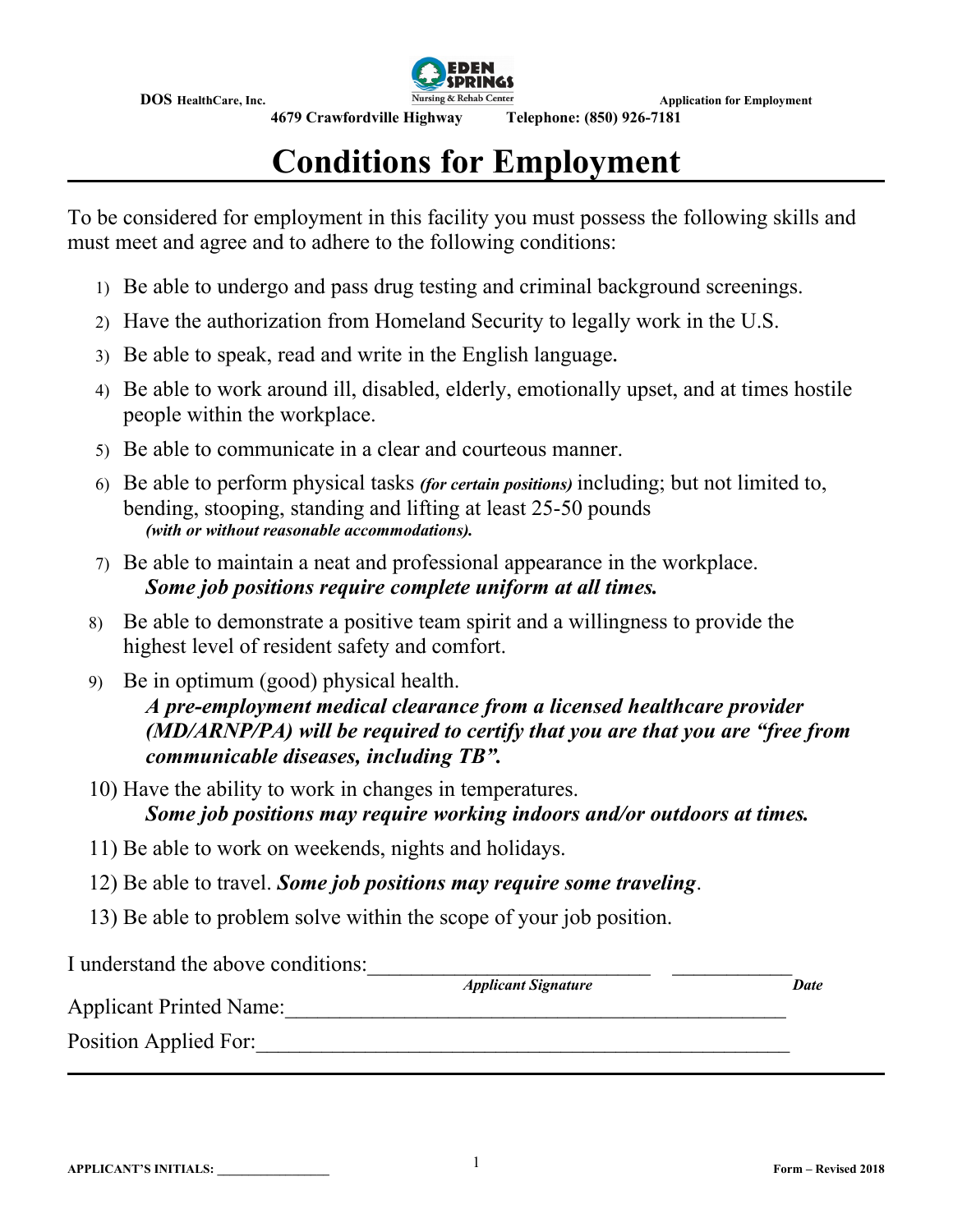

**4679 Crawfordville Highway** 

## **Application for Employment**

|                         | PRINT clearly and complete ALL sections as noted. Illegible or incomplete applications will not be processed.<br>1)<br>All qualified applicants will receive consideration without discrimination because of; race, color, religion, sex, age,<br>2)<br>3) This application will be kept for $90$ days.<br>Disability, national origin, veteran status or sexual orientation. |                                                                                                                                                                 |                                                               |                                             |                   |                |                        |                                                                                    |  |                                |                                                                                                                                        |  |
|-------------------------|-------------------------------------------------------------------------------------------------------------------------------------------------------------------------------------------------------------------------------------------------------------------------------------------------------------------------------------------------------------------------------|-----------------------------------------------------------------------------------------------------------------------------------------------------------------|---------------------------------------------------------------|---------------------------------------------|-------------------|----------------|------------------------|------------------------------------------------------------------------------------|--|--------------------------------|----------------------------------------------------------------------------------------------------------------------------------------|--|
| 1                       |                                                                                                                                                                                                                                                                                                                                                                               | Are you on a leave of absence from another employer?                                                                                                            |                                                               |                                             |                   | <b>YES</b>     | NO                     |                                                                                    |  |                                |                                                                                                                                        |  |
| $\mathbf 2$             |                                                                                                                                                                                                                                                                                                                                                                               |                                                                                                                                                                 |                                                               |                                             |                   | <b>YES</b>     | N <sub>O</sub>         | If YES, Date of leave:<br>Note: If hired, you are required by law to show proof of |  |                                |                                                                                                                                        |  |
| $\mathbf{3}$            |                                                                                                                                                                                                                                                                                                                                                                               | Are you legally eligible for employment in the U.S.?                                                                                                            |                                                               |                                             |                   |                |                        | identity & eligibility to work in the USA                                          |  |                                |                                                                                                                                        |  |
|                         | Are you over 18?                                                                                                                                                                                                                                                                                                                                                              |                                                                                                                                                                 |                                                               |                                             |                   | <b>YES</b>     | N <sub>O</sub>         | If NO, State Date of Birth:                                                        |  |                                |                                                                                                                                        |  |
| $\overline{\mathbf{4}}$ | Have you ever been employed by this facility?                                                                                                                                                                                                                                                                                                                                 |                                                                                                                                                                 |                                                               |                                             |                   | <b>YES</b>     | NO                     | If YES, List Date & Position Held:                                                 |  |                                |                                                                                                                                        |  |
| 5                       |                                                                                                                                                                                                                                                                                                                                                                               | <b>Last Name</b>                                                                                                                                                |                                                               |                                             | <b>First Name</b> |                | <b>Middle Name</b>     |                                                                                    |  |                                | <b>Social Security Number</b>                                                                                                          |  |
|                         |                                                                                                                                                                                                                                                                                                                                                                               |                                                                                                                                                                 |                                                               |                                             |                   |                |                        |                                                                                    |  |                                |                                                                                                                                        |  |
|                         |                                                                                                                                                                                                                                                                                                                                                                               | <b>Street Address</b>                                                                                                                                           |                                                               | City                                        |                   |                | <b>State /Zip Code</b> |                                                                                    |  | Area Code / Telephone          |                                                                                                                                        |  |
|                         |                                                                                                                                                                                                                                                                                                                                                                               | <b>Position (s) You Are Applying For:</b>                                                                                                                       |                                                               |                                             |                   | Date Available |                        |                                                                                    |  | <b>Salary Desired</b>          |                                                                                                                                        |  |
| 6                       |                                                                                                                                                                                                                                                                                                                                                                               |                                                                                                                                                                 |                                                               |                                             |                   |                |                        |                                                                                    |  |                                |                                                                                                                                        |  |
|                         |                                                                                                                                                                                                                                                                                                                                                                               |                                                                                                                                                                 |                                                               | <b>Relatives Employed In This Facility:</b> |                   |                |                        | Relationship                                                                       |  |                                | <b>Job Position / Department</b>                                                                                                       |  |
| 7                       |                                                                                                                                                                                                                                                                                                                                                                               |                                                                                                                                                                 |                                                               |                                             |                   |                |                        |                                                                                    |  |                                |                                                                                                                                        |  |
|                         |                                                                                                                                                                                                                                                                                                                                                                               |                                                                                                                                                                 |                                                               |                                             |                   |                |                        |                                                                                    |  |                                |                                                                                                                                        |  |
| 8                       |                                                                                                                                                                                                                                                                                                                                                                               | <b>EDUCATION</b><br><b>Major Subjects Studied</b>                                                                                                               |                                                               |                                             |                   |                |                        |                                                                                    |  | <b>Degree/Diploma Received</b> |                                                                                                                                        |  |
|                         | <b>High</b>                                                                                                                                                                                                                                                                                                                                                                   | <b>Name of School</b><br>Location                                                                                                                               |                                                               |                                             |                   |                |                        |                                                                                    |  | # Years                        |                                                                                                                                        |  |
|                         | <b>School</b>                                                                                                                                                                                                                                                                                                                                                                 |                                                                                                                                                                 |                                                               |                                             |                   |                |                        |                                                                                    |  |                                |                                                                                                                                        |  |
|                         | College                                                                                                                                                                                                                                                                                                                                                                       |                                                                                                                                                                 |                                                               |                                             |                   |                |                        |                                                                                    |  |                                |                                                                                                                                        |  |
|                         | <b>OTHER</b>                                                                                                                                                                                                                                                                                                                                                                  |                                                                                                                                                                 |                                                               |                                             |                   |                |                        |                                                                                    |  |                                |                                                                                                                                        |  |
| 9                       |                                                                                                                                                                                                                                                                                                                                                                               | <b>EMPLOYMENT HISTORY</b><br>Please list ALL employment, beginning with your most recent employer in the last ten (10) years. Please do not answer "see resume. |                                                               |                                             |                   |                |                        |                                                                                    |  |                                |                                                                                                                                        |  |
|                         |                                                                                                                                                                                                                                                                                                                                                                               |                                                                                                                                                                 |                                                               |                                             |                   |                |                        |                                                                                    |  |                                | Account for any period that you were unemployed by stating the nature of your activities. Use a separate sheet of paper, if necessary, |  |
|                         | Employer                                                                                                                                                                                                                                                                                                                                                                      |                                                                                                                                                                 | <b>Complete Mailing Address</b><br><b>Area Code/Telephone</b> |                                             |                   |                |                        | Duties /<br><b>Dates Employed</b><br><b>Responsibilities</b><br>[Start / End]      |  |                                | <b>Reason for Leaving</b>                                                                                                              |  |
|                         |                                                                                                                                                                                                                                                                                                                                                                               |                                                                                                                                                                 |                                                               |                                             |                   |                |                        |                                                                                    |  |                                |                                                                                                                                        |  |
|                         |                                                                                                                                                                                                                                                                                                                                                                               |                                                                                                                                                                 |                                                               |                                             |                   |                |                        |                                                                                    |  |                                |                                                                                                                                        |  |
|                         |                                                                                                                                                                                                                                                                                                                                                                               |                                                                                                                                                                 |                                                               |                                             |                   |                |                        |                                                                                    |  |                                |                                                                                                                                        |  |
|                         |                                                                                                                                                                                                                                                                                                                                                                               |                                                                                                                                                                 |                                                               |                                             |                   |                |                        |                                                                                    |  |                                |                                                                                                                                        |  |
|                         |                                                                                                                                                                                                                                                                                                                                                                               |                                                                                                                                                                 |                                                               |                                             |                   |                |                        |                                                                                    |  |                                |                                                                                                                                        |  |
|                         |                                                                                                                                                                                                                                                                                                                                                                               |                                                                                                                                                                 |                                                               |                                             |                   |                |                        |                                                                                    |  |                                |                                                                                                                                        |  |
|                         |                                                                                                                                                                                                                                                                                                                                                                               |                                                                                                                                                                 |                                                               |                                             |                   |                |                        |                                                                                    |  |                                |                                                                                                                                        |  |
| 1                       | May we contact your present employer?                                                                                                                                                                                                                                                                                                                                         |                                                                                                                                                                 |                                                               |                                             | <b>YES</b>        | NO             |                        | If NO, please state reason:                                                        |  |                                |                                                                                                                                        |  |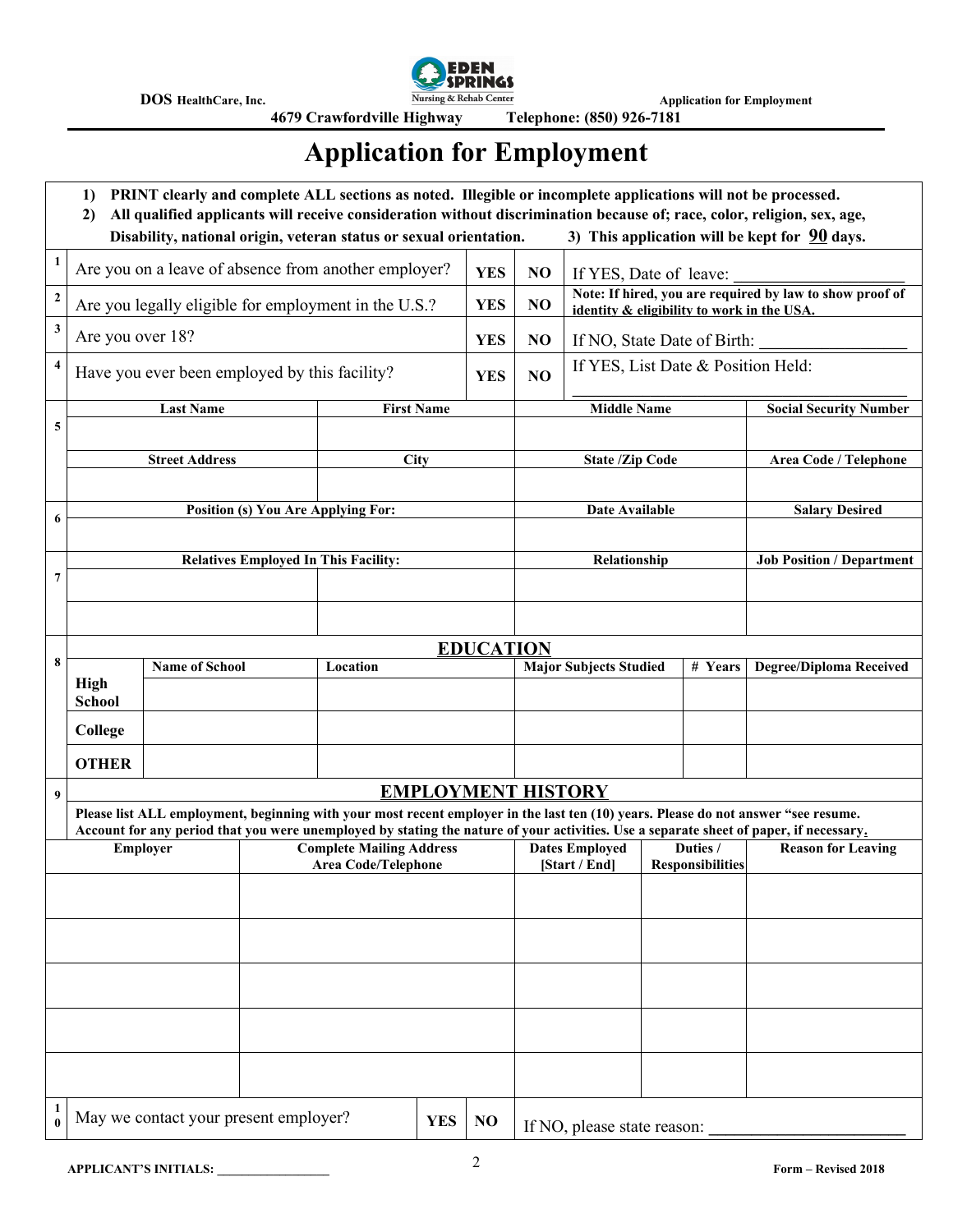

|                               | Nursing & Rehab Center<br><b>DOS</b> HealthCare, Inc.<br><b>Application for Employment</b>                                                                                                                                       |                                                                                                    |                                      |                         |                      |                   |  |  |
|-------------------------------|----------------------------------------------------------------------------------------------------------------------------------------------------------------------------------------------------------------------------------|----------------------------------------------------------------------------------------------------|--------------------------------------|-------------------------|----------------------|-------------------|--|--|
| $\mathbf{1}$                  | <b>OTHER PERTINENT SKILLS</b>                                                                                                                                                                                                    |                                                                                                    |                                      |                         |                      |                   |  |  |
| 1                             | List any experience from your military service,<br>professional groups, other organizations and/or trade<br>groups you belong to that you consider relevant to your<br>ability to perform the job(s) for which you are applying. |                                                                                                    |                                      |                         |                      |                   |  |  |
|                               | Special Skills/Training/Other Language (s) Spoken:                                                                                                                                                                               |                                                                                                    |                                      |                         |                      |                   |  |  |
|                               | Answer these questions only if you have received a copy of the job description or if the job requirements was thoroughly explained to you:                                                                                       |                                                                                                    |                                      |                         |                      |                   |  |  |
|                               | Have you been given a copy of the job description or had the job requirements explained to you?                                                                                                                                  | [Yes]                                                                                              | [No]                                 |                         |                      |                   |  |  |
|                               | Do you understand the requirements?                                                                                                                                                                                              | [Yes]                                                                                              | [N <sub>0</sub> ]                    |                         |                      |                   |  |  |
|                               | Can you perform the requirements of this job with or without reasonable accommodations? If yes, please<br>state the type of accommodations.                                                                                      |                                                                                                    | [Yes]                                | [No]                    |                      |                   |  |  |
|                               | If the job requires, do you have a valid driver's license?                                                                                                                                                                       |                                                                                                    |                                      |                         | [Yes]                | [N <sub>0</sub> ] |  |  |
| $\mathbf{1}$                  | PROFESSIONAL LICENSES                                                                                                                                                                                                            |                                                                                                    |                                      |                         |                      |                   |  |  |
| $\boldsymbol{2}$              | Professional License<br>Type:                                                                                                                                                                                                    | License #: $\frac{1}{2}$                                                                           | State:                               | Expiration<br>Date:     | Years<br>Practicing: |                   |  |  |
|                               |                                                                                                                                                                                                                                  | Has your professional license (in Florida or any other state) ever been investigated, suspended or |                                      |                         |                      |                   |  |  |
|                               | revoked? If YES, please give details and the final outcome:                                                                                                                                                                      |                                                                                                    |                                      |                         | [Yes]                | [No]              |  |  |
|                               | <b>PROFESSIONAL/PERSONAL REFERENCES</b>                                                                                                                                                                                          |                                                                                                    |                                      |                         |                      |                   |  |  |
| 1<br>3                        | City / State / Zip Code<br>Area Code / Telephone<br><b>Address</b><br>Name                                                                                                                                                       |                                                                                                    |                                      |                         |                      |                   |  |  |
|                               |                                                                                                                                                                                                                                  |                                                                                                    |                                      |                         |                      |                   |  |  |
|                               |                                                                                                                                                                                                                                  |                                                                                                    |                                      |                         |                      |                   |  |  |
| 1<br>$\overline{\mathbf{4}}$  | <b>EMERGENCY CONTACTS</b>                                                                                                                                                                                                        |                                                                                                    |                                      |                         |                      |                   |  |  |
| Name                          |                                                                                                                                                                                                                                  | Day & Evening Area<br><b>Code / Phone Number</b>                                                   | (One not living with you)<br>Address | City / State / Zip Code | Relationship         |                   |  |  |
|                               |                                                                                                                                                                                                                                  |                                                                                                    |                                      |                         |                      |                   |  |  |
|                               |                                                                                                                                                                                                                                  |                                                                                                    |                                      |                         |                      |                   |  |  |
|                               |                                                                                                                                                                                                                                  |                                                                                                    |                                      |                         |                      |                   |  |  |
| <b>ADDITIONAL INFORMATION</b> |                                                                                                                                                                                                                                  |                                                                                                    |                                      |                         |                      |                   |  |  |
| $\mathbf{1}$<br>5             | Have you ever been convicted of a felony? If YES, please give details and the final outcome:                                                                                                                                     |                                                                                                    |                                      |                         |                      |                   |  |  |